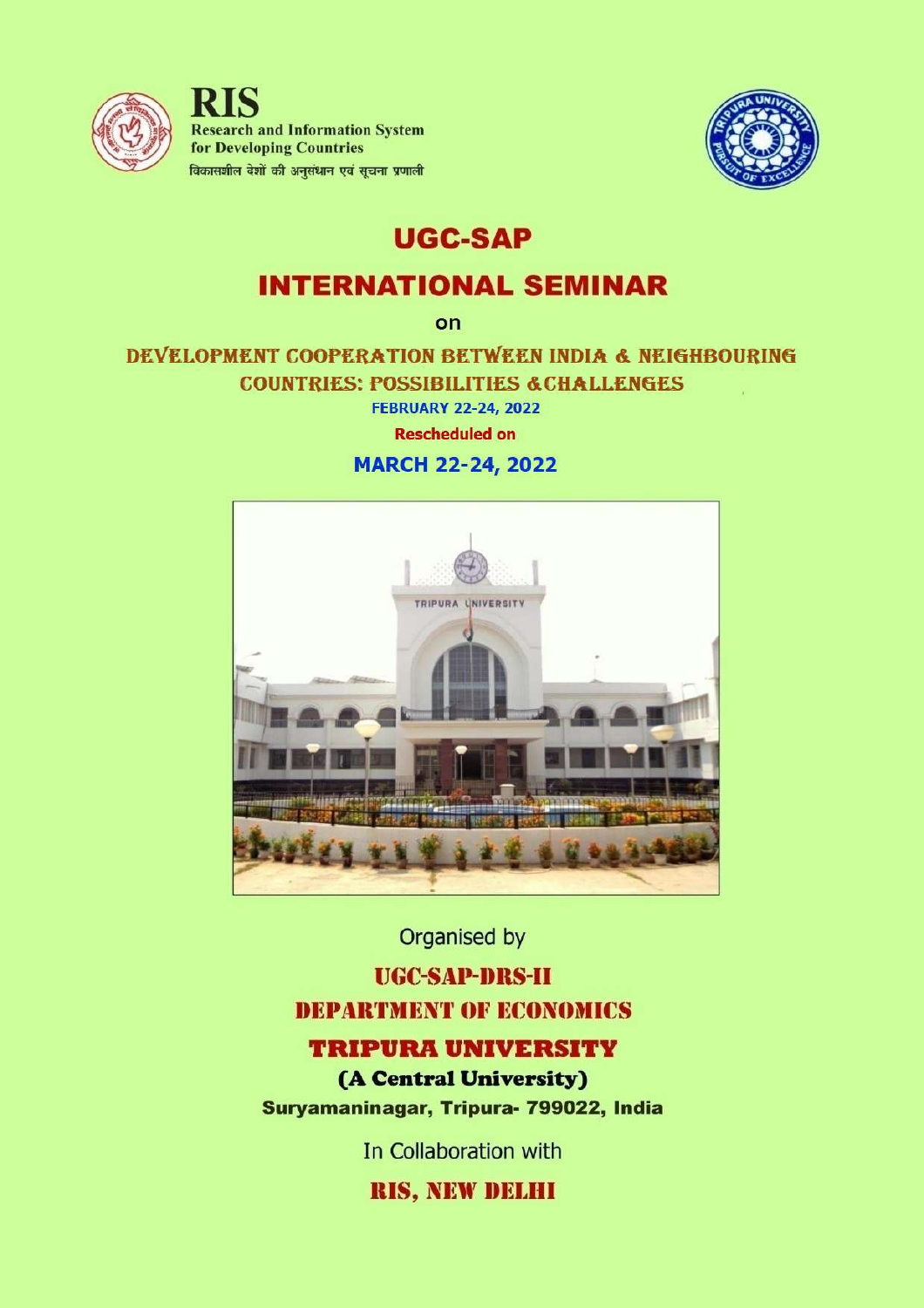Sustainable development and efforts at its localization cannot be overemphasized. The necessity to identify an effective roadmap to facilitate such a process has been well recognized. The status of the North Eastern states of the country also demands a clear look into such challenges and prescription of necessary solutions. Given the fact that the states are surrounded by a number of neighbouring countries, with a cumulative international land border of 5182 kilometres (more than a third of the country's international land border of 15106.7 kilometres), efforts at meaningful cooperation with the neighbouring countries – between bordering districts, in particular – may emerge as a game changer in opening up the contours of sustainability. An international seminar titled: "Development Cooperation between India & Neighbouring Countries: Possibilities & Challenges" will be organized jointly by the Department of Economics, Tripura University & Research and Information System for Developing Countries (RIS), New Delhi during March 22-24, 2022 to deliberate on the relevant issues at Agartala.

#### **The Conference:**

The South Asian region is full of complexities and contestations. In the post-colonial period, the South Asia has witnessed inter-state wars, civil wars, liberation movements, nuclear rivalry, and military dictatorships and continues to suffer from insurgencies, various religious fundamentalism and terrorism, besides a serious problem of ensuring effective regional cooperation. India has taken a responsible and leading role to bring peace in this region even at the cost of its own. Initiatives to establish South Asian Association of Regional Cooperation in 1985, followed later by efforts to formalize the ideas of BBIN and BIMSTEC are worth noting. Declaration of Act East Policy also manifests the intent of India's commitment to regional cooperation in the region. The aim of it is to build all countries in the South Asian region and beyond.

Now that technological innovations have become rapid and disruptive in the world as well in the south and Southeast Asian regions, digitalisation, Fintech, e-commerce, social media, etc are emerging as new forces of change and hope for people in the Sub-continent. In this backdrop, development cooperation is essential to build up the bonding and bilateral relationship among the neighbouring nations. This cooperation would more strengthen the country through socio-cultural, political and economic exchanges among the neighbouring countries. This approach is useful to uplift the condition of the habitat across the nations and would facilitate peace and prosperity across the region. In this regard the role of both state actors and non-state actors like civil society and private entrepreneurs are also important. With these cumulative efforts, all countries in this region can achieve the Sustainable Development Goals (SDGs).

In particular, the development of the North-eastern region needs greater attention because of its unique topography, natural resource endowments, and beautiful people and the communities. This region is surrounded by five neighbouring countries. The region has already started its journey on the way of its development through different government initiatives and efforts though the progress is not satisfactory. As per the latest estimates available on the SDG India Index, as maintained by the Niti Aayog, only Sikkim registered a value more than the Indian average in 2020. The dashboard created for the districts in NE states further indicates the challenges ahead. It needs to go long way to make the engagement between India and neighbouring countries comprehensive, holistic and impact-oriented. The faster development is essential because of its strategic location and the potential for its sustainable development. This International Seminar would explore the possibility of development in different sectors of the economy towards fulfilling the SDGs through globalization and development cooperation, so that it can be beneficial for the people in the region for creating income-generating activities and uplifting from the vicious cycle of poverty, ignorance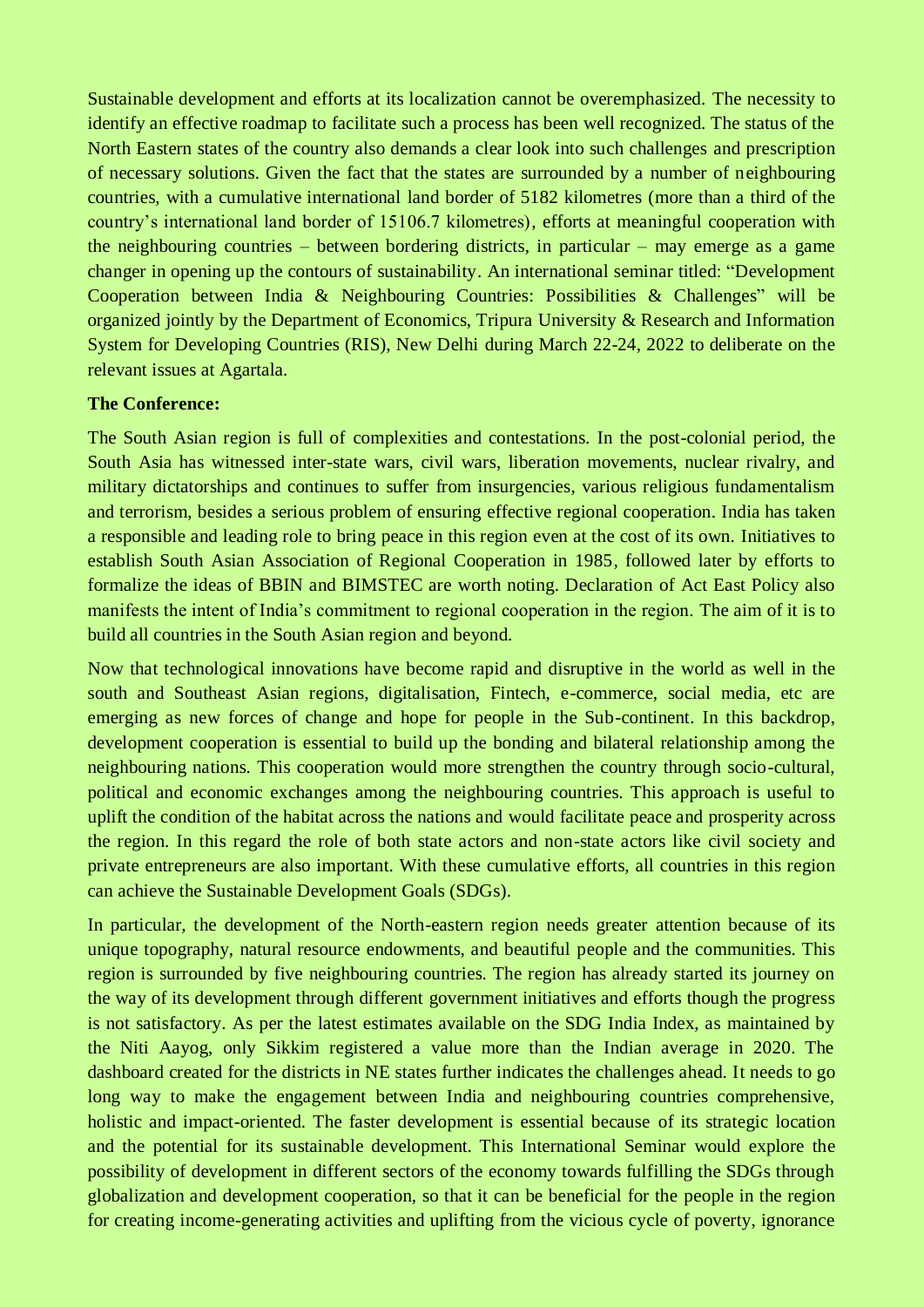and inadequate access to the mainstream economy. The seminar would explore the possibility of localized sustainable development in different sectors and regions of North East states through development cooperation, so that it can be beneficial for the income generation of the stake holders not only in this region but also of the neighbouring countries.

# The theme of the International Seminar is "**DEVELOPMENT COOPERATION BETWEEN INDIA & NEIGHBOURING COUNTRIES: POSSIBILITIES & CHALLENGES**" which would provide a platform to address and share the issues concerning to the habitats of North-eastern

region of India and its all neighbouring countries.

# **Themes and Sub-themes of the Seminar**

## 1. **INSTITUTION & HABITAT**

- A. Settlements at Border Area: Trends, Forms, Sizes, Spacing and Patterns
- B. Local Self Government
- C. Financial Institutions, Microfinance and Inclusive Growth
- D. Community Organization, SHGs
- E. Migration: Nature, Pattern and Behaviour; Socio-Ethnic Harmony and Conflicts

#### **2. SOCIAL INFRASTRUCTURE & COMMUNICATION NETWORK**

A. Physical Infrastructure: Road Transportation, Communication and Connectivity, Electrification, Telecommunication, Digital India

- B. Social Infrastructure: Education, Health and Public Policy
- C. Health Facility and Human Growth Pattern
- D. Health Cooperation & Human Development to Protect Pandemic

#### E. Aspects of Infrastructure for North-East India

#### **3. ECONOMIC ACTIVITIES AND LIVELIHOOD**

- A. Agriculture and Allied Sectors; Agro-Industry, Horticulture
- B. Productivity, Efficiency and Sustainable Development
- C. Livelihood Pattern, Poverty and Food Security
- D. Economy, Climate Change, Hazard
- E. Stand up India, Start up India

#### **4. SOCIAL STRUCTURE, CULTURE AND ENVIRONMENT**

- A. Theoretical Aspects and Modelling
- B. Values, Belief and Norms
- C. Demography: Nature, Changing Pattern and Impact
- D. Religion, Caste, Class, Kin and Clan
- E. Economy and Environment

#### **5. TRADE & DEVELOPMENT**

- A. Border Trade and Expansion of the Market
- B. Development through Special Economic Zone
- C. Formal and Informal Trade
- D. Opening up of New Trade Corridor for North East India
- E. Look East & Act East Policy

#### **6. GLOBALIZATION & SDGs**

- A. Achieving SDGs
- B. Policies, Emerging Issues and Human Response
- C. Liberalization, Economic Restructuring and Social Transformation
- D. Globalization & SDGs
- E. Development Cooperation and SDGs

### **7. CLIMATE CHANGE, COVID PANDEMIC & DEVELOPMENT COOPERATION**

- A. Environmental Challenges in North East India and Neighborhood
- B. Sustainable development and practices
- C. Community led sustainable development practices
- D. Development Cooperation on environment and sustainable and community development practices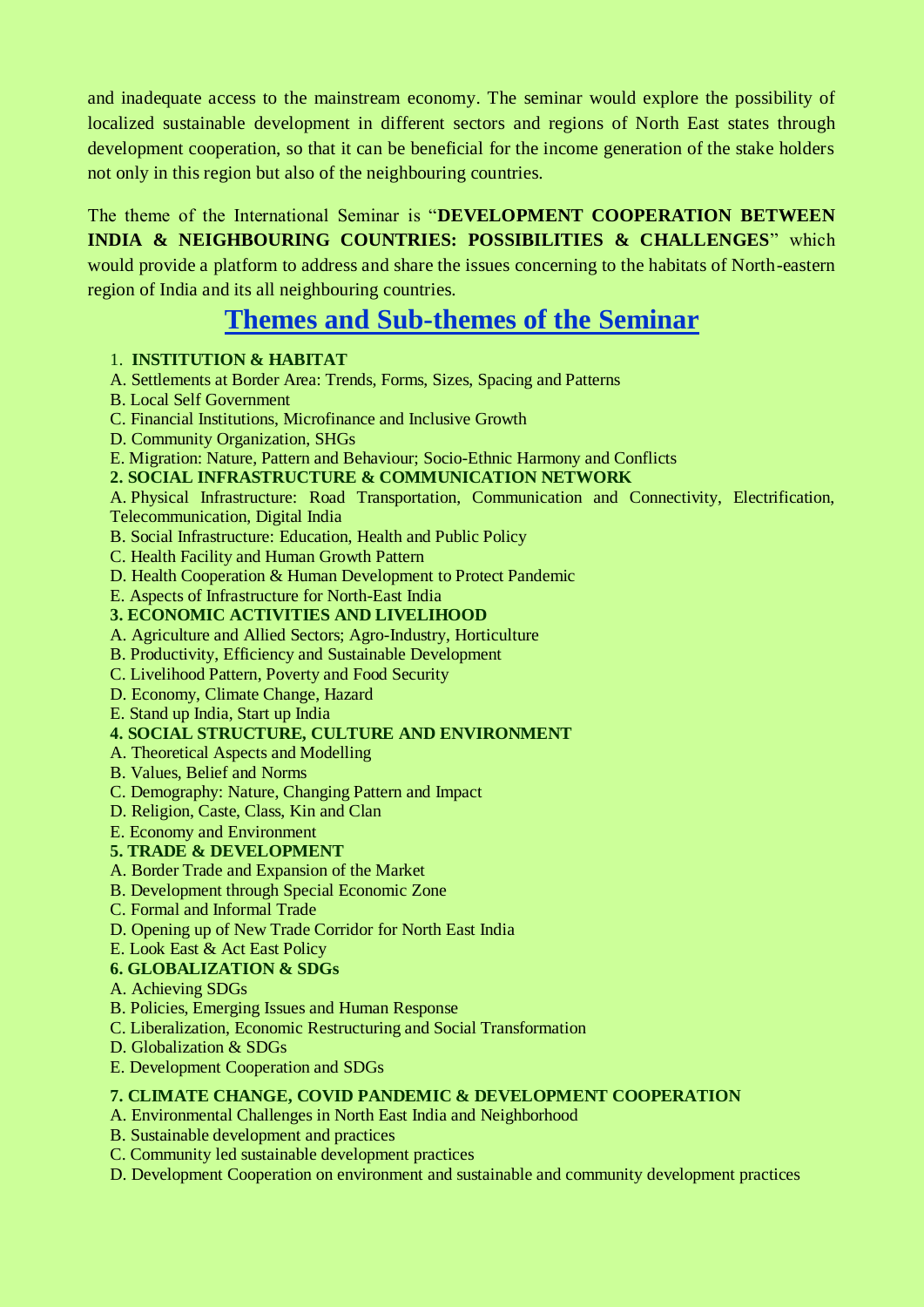### **Date and Venue:**

The Seminar will be held during **March 22-24, 2022 at Department of Economics, Tripura University, Suryamaninagar, Tripura.** 

#### **Registration Fee:**

**For Indian National Delegates: Rs.2000.00 (With Accommodation) & Rs.1000.00 (To attend Offline without Accommodation) & Rs.500.00 (To attend online)**

**For Foreign Delegates: US\$50 (To attend Offline) & US\$10 (To attend Online)**

**Registration fee can be submitted through online transfer to the SBI A/C No.32214908025, IFSC Code: SBIN0010495**

| <b>Important Dates</b>                              |                            |
|-----------------------------------------------------|----------------------------|
|                                                     |                            |
| <b>Extended Last Date of Submission of Abstract</b> | <b>: February 24, 2022</b> |
|                                                     | AO AOAA                    |

**Extended Intimation of Acceptance : February 28, 2022 Extended Last Date of Full Paper Submission : March 05, 2022 Extended Registration Deadline : March 15, 2022**

#### **Submission of Abstract**

The Organising Committee invites submission of abstract(s) and full paper of original research contributions on any topic related to the theme from the field of Social Science and interdisciplinary subjects of the conference. Abstract may kindly be send to the convener [\(subhrabaran@rediffmail.com](mailto:subhrabaran@rediffmail.com)) and a copy to the Chairman [\(dbjahar@tripurauniv.ac.in\)](mailto:dbjahar@tripurauniv.ac.in)

# **Layout of the Abstract & Full Paper**

Abstract with a suitable title must be written in English within 300 word limit along with maximum three keywords.

**Title:** A title within 15 words is suggested.

**Author(s):** Author's affiliation should be mentioned. In case of multiple authors, corresponding author should be mentioned properly.

**Text:** Normal, Times New Roman Font & 12 point indent (Compatible Mode). The abstract must clearly indicate the problem, methodology, result of the work.

**Reference:** Author(s) should follow the latest APA style of referencing system.

**Word Limit of the Full Paper**: Full paper should be written within 6000 word limit, maximum 15 A4 size pages with 1.5 line spacing.

# **Layout of the Poster**

The Poster should be in Landscape Format measuring 1.05 m (3.5 ft) x 0.9 m (3 ft).

### **Other Information**

1. If confirmation e-mail is not received within 48 hours after submission, author may please contact the Conveners (e-mail: subhrabaran@rediffmail.com / [salimshah@tripurauniv.in\)](mailto:salimshah@tripurauniv.in)

2. Acceptance letters will be issued to the corresponding author on or before **March 08, 2022** by e-mail only.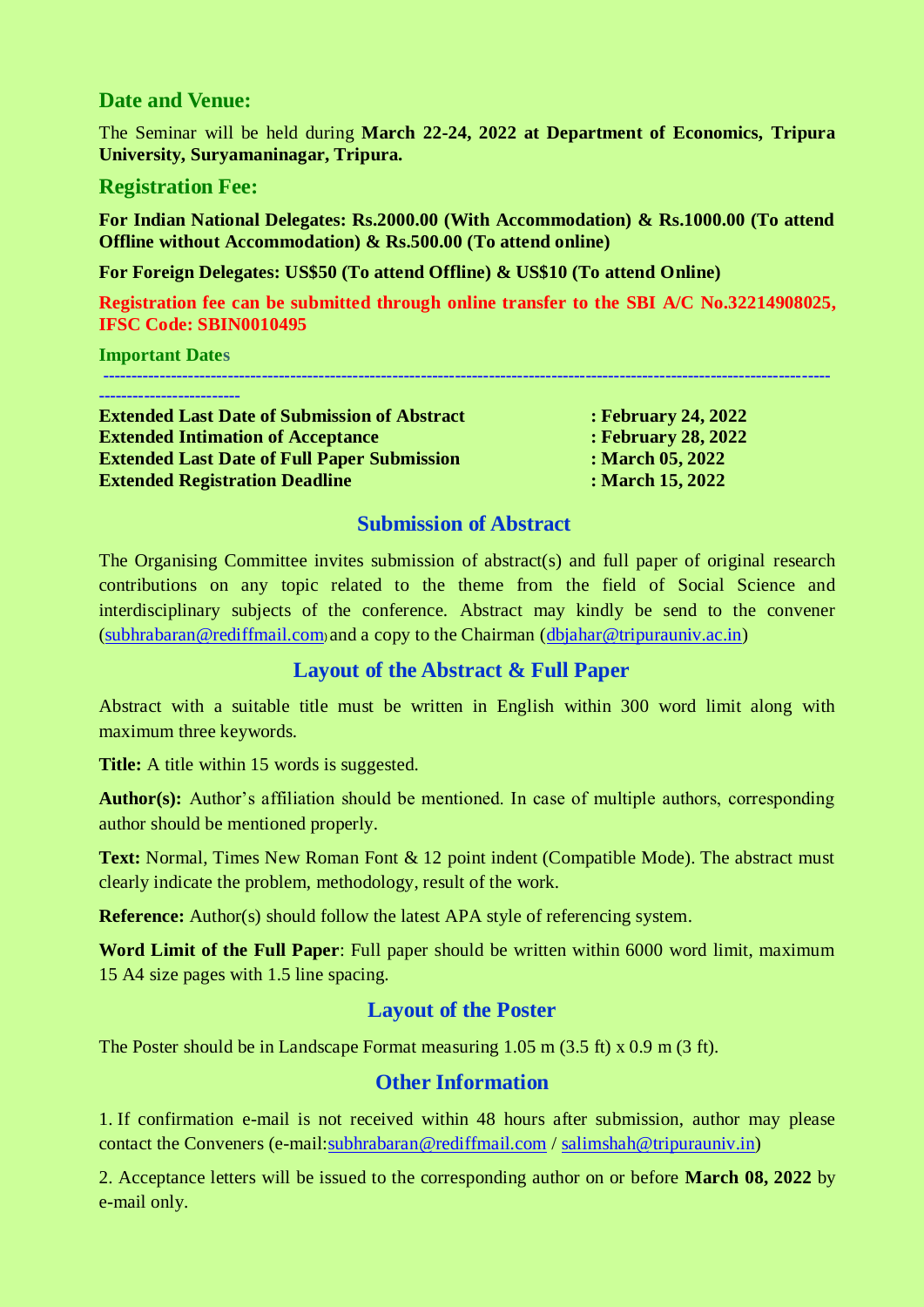3. A soft copy of the full paper may kindly be sent to the Convener through email.

## **Young Researchers'Award**

A competition will be conducted among the Young Social Scientists, **below the age of 45 years**. The winner will be felicitated with the '*Best Young Researchers' Award.*

#### **Outcome of the Seminar**

- A plenary session would be organized on the final day of the seminar to discuss the prospective policies for the healthy and sustainable development of India and its neighbouring countries. A way out would be explored through this common brainstorming session if any, challenges obstruct the sustainable development and relations between India and neighbouring countries.
- Output in the form of Conference Volume and an Edited Book.
- Establish a network among the Policy makers, Academic Forum and different Researchers from the home country as well as participating neighbouring countries.

#### **Transport and Communication**

Tripura is well connected with Silchar, Shillong and Guwahati by road. A daily bus service (AC only) from Kolkata to Agartala via Bangladesh is also available for which a transit visa is required. Agartala is also directly connected with Guwahati, Kolkata, Delhi by Air. Available flights for Agartala are Air India and Indigo. Railway transport is also available between Kolkata, Guwahati and Agartala.

## **Accommodation**

Accommodation for the delegates will be arranged in different guest houses and youth hostels. A shared accommodation may be available for registered outstation participants from **March 21-24, 2022**.

#### **Contact Details**

#### **Convener:**

Prof. Subhrabaran Das, Professor & Dy. Coordinator of UGC-SAP-DRS-II, Department of Economics, Tripura University, Suryamaninagar, Tripura West, Tripura–799022 Mobile: +91 9401437388 (Email: [subhrabaran@rediffmail.com\)](mailto:subhrabaran@rediffmail.com)

#### **Joint Convener:**

Dr. Salim Shah, Assistant Professor, Department of Economics, Tripura University, Suryamaninagar, Tripura West, Tripura–799022 Mobile: +91 9436582375 (Email: [salimshah@tripurauniv.in](mailto:salimshah@tripurauniv.in) )

#### **Advisory Committee:**

Prof. Ganga Prasad Prasain, Hon'ble Vice Chancellor & Chairman of SAP-DRS-II Department of Chief Patron Economics, Tripura University

| Prof. Shyamal Das, Dean, Faculty of Arts & Commerce, Tripura University                                                                                                                 | Patron         |
|-----------------------------------------------------------------------------------------------------------------------------------------------------------------------------------------|----------------|
| Prof. Indraneel Bhowmik, Professor & Head, Department of Economics, Tripura University                                                                                                  | Patron         |
| Prof. Sachin Chaturvedi, Director General, Research Information System, New Delhi                                                                                                       | Hon'ble Member |
| Prof. K.J.Joseph, Director, Gulati Institute Finance and Taxation, Thiruvanantapuram, Kerala                                                                                            | Hon'ble Member |
| Prof. Madhusudan Dutta, Professor of Economics (Retd.), Kalyani University, W.B. & UGC- Hon'ble Member<br>External Member of SAP-DRS-II, Dept. of Economics, Tripura University         |                |
| Prof. E. Thomas, Professor of Economics (Retd.), North-Eastern Hill University, Shillong & UGC- Hon'ble Member<br>External Member of SAP-DRS-II, Dept. of Economics, Tripura University |                |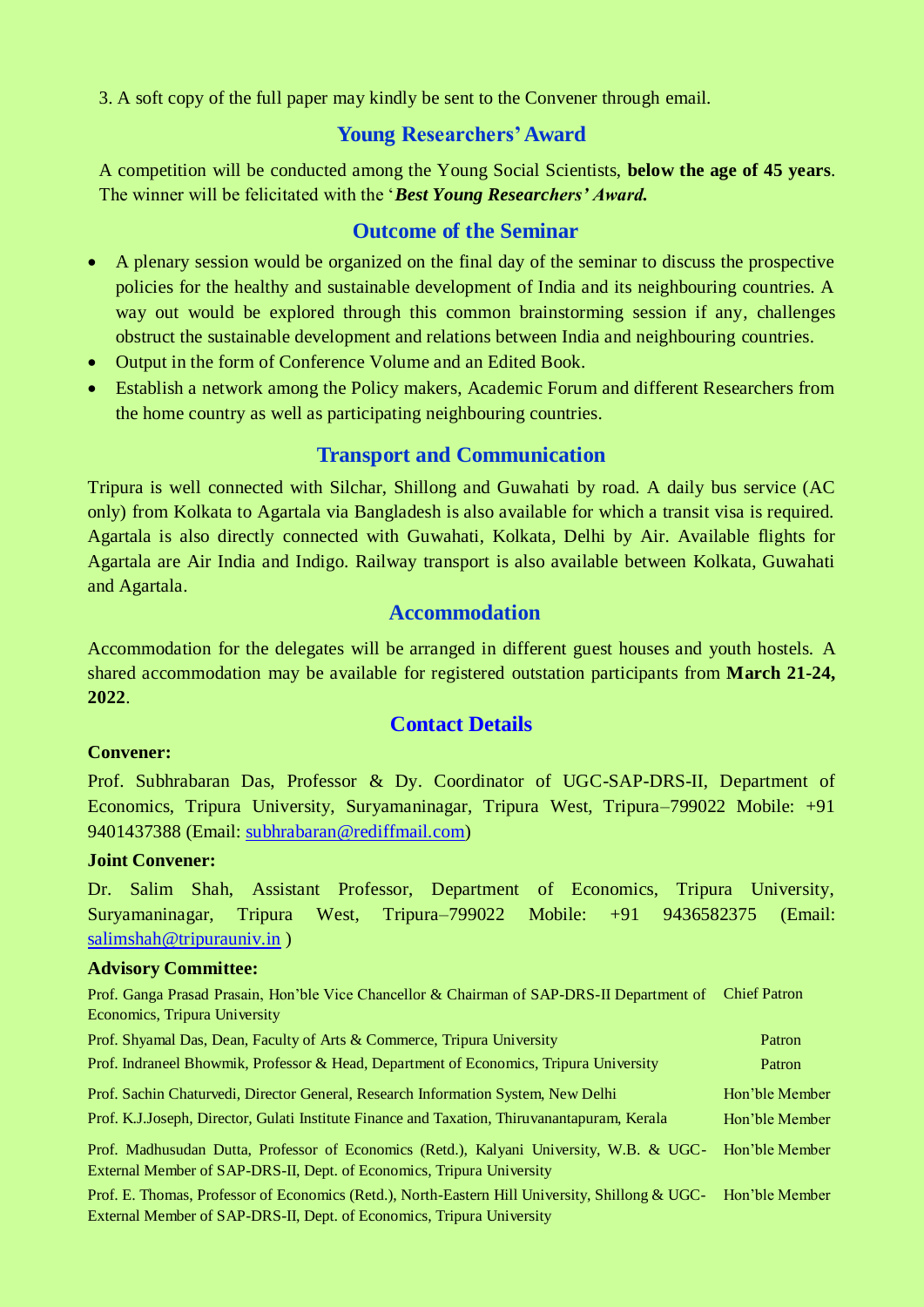| Prof. Ajitava Raychoudhury, Professor of Economics, Jadavpur University                                                                                     | Hon'ble Member |
|-------------------------------------------------------------------------------------------------------------------------------------------------------------|----------------|
| Prof. E. Bijoy Kumar Singh, Professor of Economics, Manipur University, Imphal                                                                              | Hon'ble Member |
| Prof. M.P. Bezbaruah, Professor of Economics, Gauhati University, Guwahati.                                                                                 | Hon'ble Member |
| Prof. Sumanash Dutta, Professor & Head, Department of Economics, Assam University, Silchar                                                                  | Hon'ble Member |
| Prof. Ashis Nath, Professor of Economics, Department of Economics, Tripura University                                                                       | Hon'ble Member |
| Prof. Paramita Saha, Professor of Economics, Department of Economics, Tripura University                                                                    | Hon'ble Member |
| Prof. Chinmoy Roy, Professor of Commerce, Department of Commerce, Tripura University                                                                        | Hon'ble Member |
| Prof. Selim Raihan, Professor of Economics, Dhaka University, Bangladesh, and Executive<br>Director of the South Asian Network on Economic Modeling (SANEM) | Hon'ble Member |
| Prof. Md. Alauddin Majumder, Professor, Economics, University of Chittagong, Chittagong,<br><b>Bangladesh</b>                                               | Hon'ble Member |
| Prof. Ram Prasad Gyanwaly Professor of Economics, Department of Economics, Tribhuvan<br>University, Nepal                                                   | Hon'ble Member |
| Dr. Bharat Ram Dhunagana, Associate Professor, School of Business, Pokhara University, Nepal                                                                | Hon'ble Member |
| Dr. Phanchung, Director General of the Department of Research and External Relations, Royal<br>University of Bhutan                                         | Hon'ble Member |
| Prof. Cho Cho Thien, Professor & Head, Department of Economics, Yangon University of<br>Economics, Myanmar                                                  | Hon'ble Member |
| <b>Organizing Committee:</b>                                                                                                                                |                |
| Prof. Jahar Debbarma, Professor of Economics & Coordinator of UGC-SAP-DRS-II, Department<br>of Economics, Tripura University                                | Chairman       |
| Dr. Subir Sen, Associate Professor, Department of Commerce, Tripura University                                                                              | Member         |
| Dr. Dilip Kumar Rana, Assistant Professor, Department of Economics, Tripura University                                                                      | Member         |
| Dr. Arobindo Mahato, Assistant Professor & Head, Department of Rural Studies, Tripura<br>University                                                         | Member         |
| Dr. Samrat Goswami, Assistant Professor, Department of Rural Studies, Tripura University                                                                    | Member         |
| Dr. Saptarshi Mitra, Assistant Professor, Department of Geography & Disaster Management,<br><b>Tripura University</b>                                       | Member         |
| Dr. Manish Das, Assistant Professor, Department of Business Administration, Tripura University                                                              | Member         |
| Dr. Bhupesh Debbarma, Assistant Professor, Department pf Philosophy, Tripura University                                                                     | Member         |
| Dr. Samir Debbarma, Assistant Professor, Department of Kokborok, Tripura University                                                                         | Member         |
| Dr. Anjana Bhattacharya, Department of Psychology, Tripura University, Tripura University                                                                   | Member         |
| Dr. Sindhu Podyal, Assistant Professor, Department of Philosophy, Tripura University                                                                        | Member         |
| Dr. Milan Rani Jamatia, Associate Professor, Department of Hindi, Tripura University                                                                        | Member         |
| Dr. Rajesh Chatterjee, Assistant Professor, Department of Social Exclusion, Tripura University                                                              | Member         |
| Dr. Nani Gopal Debnath, Assistant Professor, Department of Social Exclusion, Tripura University                                                             | Member         |
| Dr. Mousumi Debbarma, Assistant Professor, Department of Geography & Disaster Management,<br><b>Tripura University</b>                                      | Member         |
| Dr. Krishnendu Dhar, Assistant Professor, Department of Physical Education, Tripura University                                                              | Member         |
| One or two members from RIS will be incorporated from RIS                                                                                                   | Member         |
| Dr. Salim Shah, Assistant Professor, Department of Economics, Tripura University                                                                            | Jt. Organizing |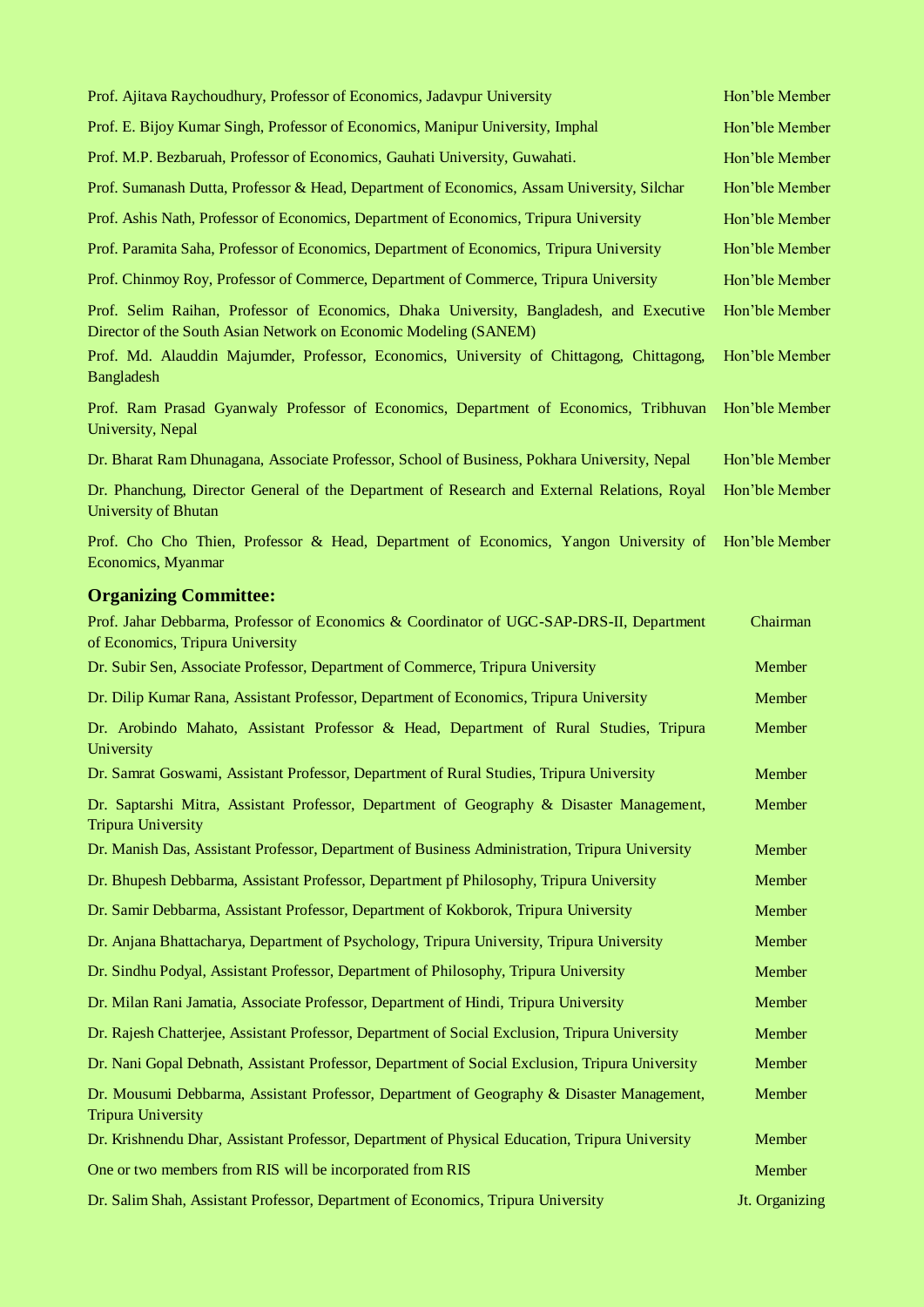Prof. Subhrabaran Das, Professor of Economics & Dy. Coordinator of UGC-SAP-DRS-II, Department of Economics, Tripura University, Organizing Secretary

#### **ABOUT THE HOSTS**

**Tripura University:** The inception of Tripura University can be traced back to the establishment of UGC recognised Post-graduate Centre of the University of Calcutta at Maharaja Bir Bikram College in the year 1976. Tripura University formally came into being as a State University on October 2, 1987. In the year 2007, it was converted into a Central University. The University campus is located about 18 km away from the Agartala Airport and 5 km from Agartala Railway Station towards the south.

The Department of Economics: It is one of the oldest departments under the Faculty of Arts & Commerce of Tripura University that offers M.A./M.Sc., Integrated Master Degree and Ph.D. Degree programmes. This is the first department of the University to get University Grants Commission's SAP (DRS-I) and presently is running SAP (DRS-II) successfully.

**Research and Information System for Developing Countries (RIS):** Research and Information System for Developing Countries (RIS), New Delhi is an autonomous policy research institute that specialises in issues related to international economic development, trade, investment and technology. RIS is envisioned as a forum for fostering effective policy dialogue and capacitybuilding among developing countries on global and regional economic issues. Through its research, the institute propagates alternative models of development cooperation through South-South Cooperation (SSC) and Triangular Cooperation (TrC). Most importantly, it suitably raises and advocates the larger development issues facing the developing and low-income countries in regional and multilateral forums.